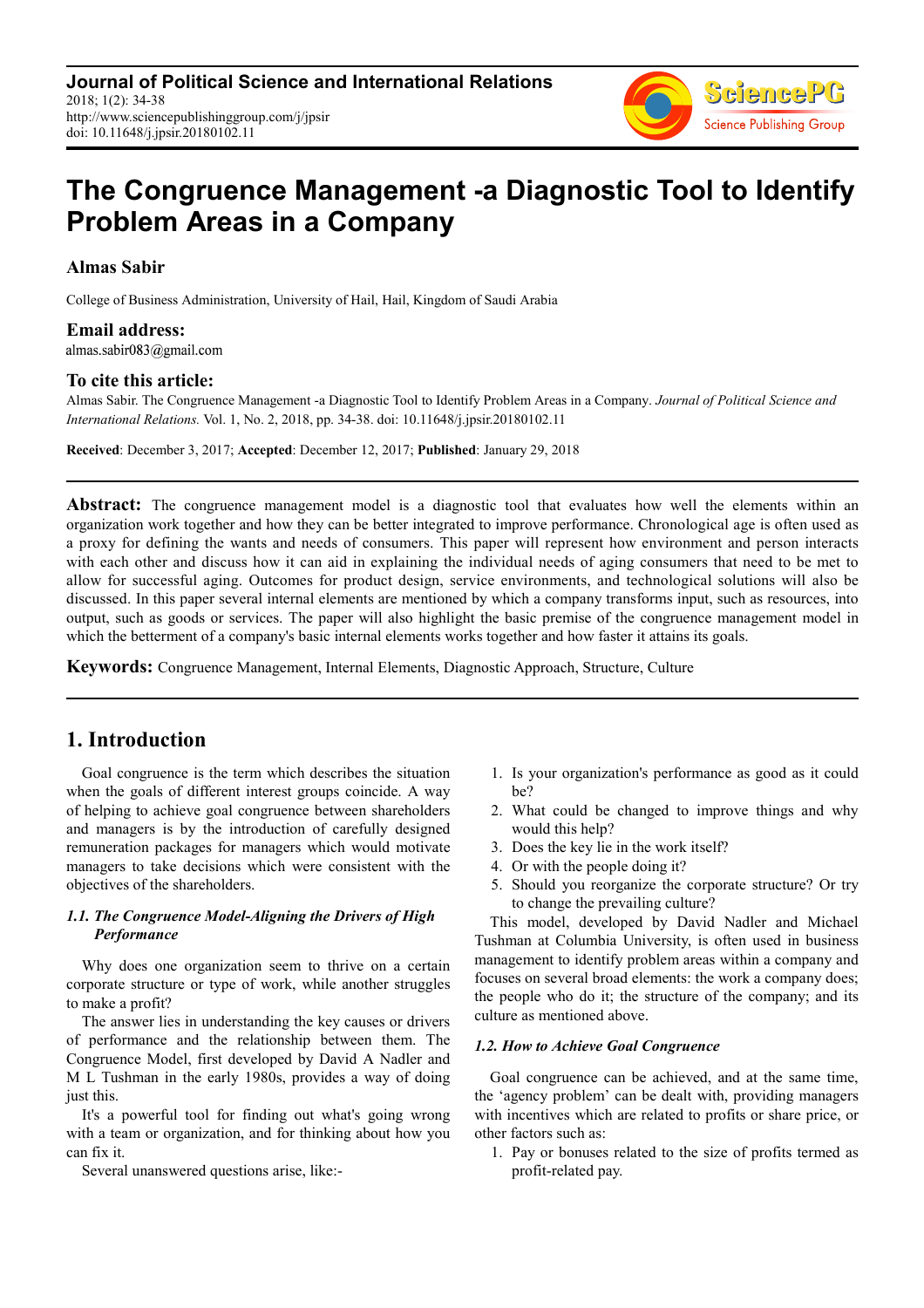2. Rewarding managers with shares, e.g.: when a private company 'goes public' and managers are invited to subscribe for shares in the company at an attractive offer price.

Such measures might encourage management in the adoption of "creative accounting" methods which will distort the reported performance of the company in the service of the managers own ends. However, creative accounting methods such as off-balance sheet finance present a temptation to management at all times given that they allow a more favorable picture of the state of the company to be presented than otherwise, to shareholders, potential investors, potential lenders and others. An alternative approach is to attempt to monitor manager's behavior.

For example - By establishing 'Management audit' procedures, to introduce additional reporting requirements, or to seek assurance from managers that shareholders' interests will be foremost in their priorities.

## **2. Literature Review**

### *2.1. The Congruence Model for Organization Analysis*

The Nadler-Tushman Congruence Model is a more comprehensive model, specifying inputs, throughputs, and outputs, which is consistent with open systems theory (Katz & Kahn, 1978). The model is based on several assumptions which are common to modern organizational diagnostic models;

These assumptions are as follows: -

1. Organizations are open social systems within a larger environment.

2. Organizations are dynamic entities (i.e., change is possible and occurs).

3. Organizational behavior occurs at the individual, the group, and the systems level.

4. Interactions occur between the individual, group, and systems levels of organizational behavior.

These assumptions have been used in some of the previous models examined, although only implicitly. The inputs within the Nadler-Tushman Congruence model include such factors as the environment, resources, history (i.e., patterns of past behavior), and organizational strategies. Nadler and Tushman are explicit in their conceptualization of each of the factors.

For example, they describe the resources available to the organization as human resources, technology, capital, information, and other less tangible resources. While strategy is an input in the model, it is the single most important input to the organization and is depicted by the arrow from the input box to the organization. The system components of the whole organizational transformation process are informal organizational arrangements, task, formal organizational arrangements, and individual components. Similarly; the outputs of the model include individual, group, and system outputs: products and services, performance, and effectiveness. While outputs such as products and services are generally understood.



*Figure 1. Components of the Congruence Model.* 

Organizations are effective when the four key components of performance – tasks, people, structure, and culture – fit together. When these elements work in unison to support and promote high performance, the end result is an organizationwide system that functions efficiently and effectively.

When pieces are out of synch with each other, the friction that is caused has a negative impact on the entire process, which limits the overall productivity that can be achieved.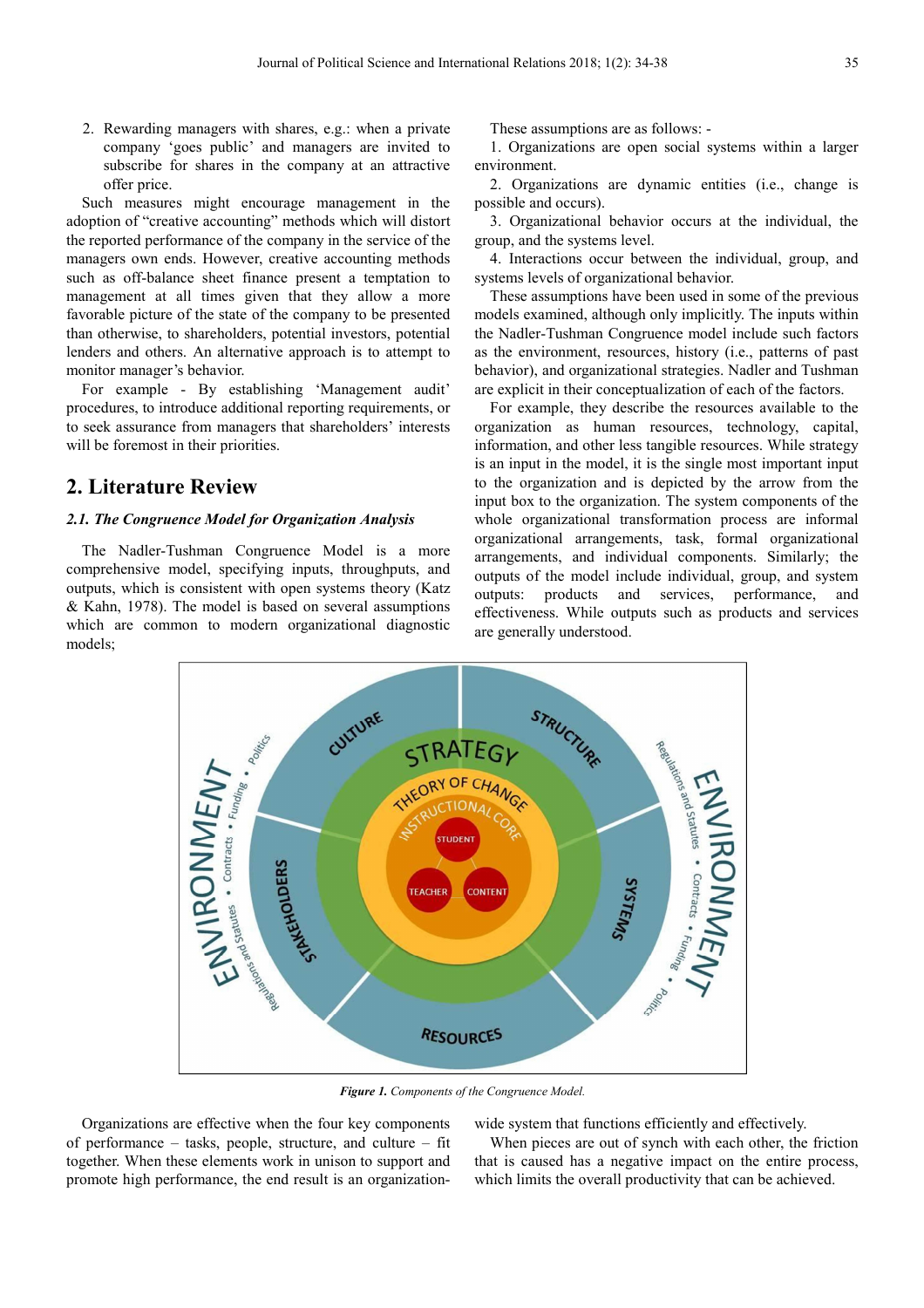This makes Congruence Analysis a useful tool for fixing problems in your team or organization. Use it to take a look at the organizational components contributing to your overall performance, and create congruence in and between them – people will be much more satisfied and the work will be done that much more effectively.

#### *2.2. The Congruence Model-CULTURE*

The culture of a company consists of its politics, values, behavior patterns and rules - including the unwritten ones. These are examined in light of how well, or how poorly, they support the company's overall goals and fit with other elements. If the formal structure of a company has ceased to be relevant, the informal structure, or culture, often supplants it. Sometimes the culture of a company needs to change in order to improve performance or to adapt to a new business focus. For example, a relaxed, creative corporate culture may work well within a new startup company, but may need to become more conservative as the company grows.

Most of the literature on implementation of Enterprise Resource Planning (ERP) systems focuses upon identification of critical success factors, which fails to cater for the complex and integrative nature of ERP implementation. This study provides a comprehensive explanation of inter-relationships of a variety of factors at play during ERP implementation using Nadler's Congruence Model (Nadler and Tushman, 1980) and Roggers' Diffusion of Innovation Model (Roggers, 1983). Results verify Nadler's proposition of complex inter-relationships of organizational components. For example, communication about ERP implementation impacts skills and knowledge, creates a collaborative environment, reduces uncertainty and increases exposure through training. The collaborative work culture created through communication further impacts skills and knowledge as well as formal coordination between departments. The aforementioned facilitators were further found to impact decision to use the system by affecting the stages proposed by Roggers, i.e. awareness, perceived value and motivation. Overall, communication was found to be the most important factor throughout implementation. Thus ERP implementation requires subsequent changes in all of organizational elements, and success can only be guaranteed if these elements are in harmony with each other.

Dr. Paul T. P Wong in the resource–congruence model posits that coping is effective to the extent that appropriate resources are available and congruent coping strategies are employed. According to him the model emphasizes the importance of developing resources in anticipation of exigencies, and the need for acquiring cultural knowledge as to what coping strategies are suitable for a given stressor.

## **3. Research Methodology**

In order for researchers to understand and predict behavior, they must consider both person and situation factors and how these factors interact. Even though organization researchers have developed interactional models, many have overemphasized both person or situation components, and most have failed to consider the effects that persons have on situations. This paper presents criteria for improving interactional models and a model of person-organization fit, which satisfies these criteria. Using a Q-sort methodology, individual value profiles are compared to organizational value profiles to determine fit and to predict changes in values, norms, and behaviors.

#### *3.1. Person–Environment Fit (P–E Fit)*

It is defined as the degree to which individual and environmental characteristics match (Dawis, 1992; French, Caplan, & Harrison, 1982; Kristof-Brown, Zimmerman, & Johnson, 2005; Muchinsky & Monahan, 1987). Person characteristics may include an individual's biological or psychological needs, values, goals, abilities, or personality, while environmental characteristics could include intrinsic and extrinsic rewards, demands of a job or role, cultural values, or characteristics of other individuals and collectives in the person's social environment (French et al., 1982). Due to its important implications in the workplace, person– environment fit has maintained a prominent position in Industrial and organizational psychology and related fields (for a review of theories that address person-environment fit in organizations, see Edwards, 2008).

Person–environment fit can be understood as a specific type of person–situation interaction that involves the match between corresponding person and environment dimensions (Caplan, 1987; French, Rodgers, & Cobb, 1974; Ostroff & Schulte, 2007). Even though person–situation interactions as they relate to fit have been discussed in the scientific literature for decades, the field has yet to reach consensus on how to conceptualize and operationalize person–environment fit. This is due partly to the fact that person–environment fit encompasses a number of subsets, such as person–supervisor fit and person–job fit, which are conceptually distinct from one another (Edwards & Shipp, 2007; Kristof, 1996). Nevertheless, it is generally assumed that person– environment fit leads to positive outcomes, such as satisfaction, performance, and overall well-being (Ostroff & Schulte, 2007).

#### *3.2. Diagnostic Models*

Diagnostic models typically involve a series of steps that ultimately get to the root cause of a problem. Although there are several common models for analyzing performance in the workplace, including (Cable, 2008) process mapping system, arguably the most well-known is A. C. Daniels's ABC analysis model, which capitalizes on changing components of the three-term contingency.

#### *3.3. Q-Methodology (Also Known as Q-Sort)*

This is the systematic study of participant viewpoints. Qmethodology is used to investigate the perspectives of participants who represent different stances on an issue, by having participants rank and sort a series of statements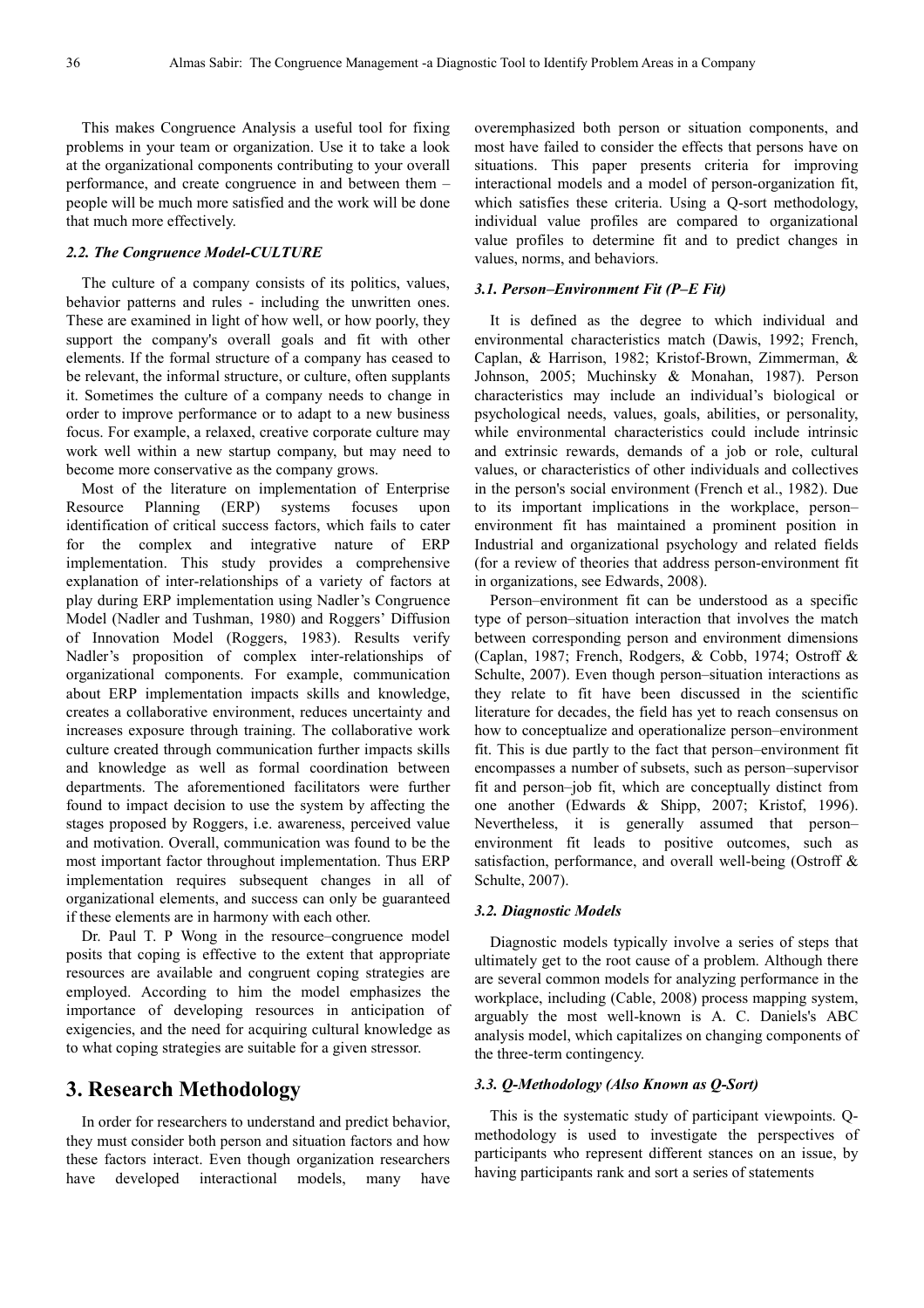

*Figure 2. Q-sort Methodology.* 

Participant responses are analyzed using factor analysis. Unlike standard uses of factor analysis (often called R Methodology), the variables are individuals not traits. There are five basic steps in setting up this methodology:-

- 1. Definition of the domain of discourse on the particular issue;
- 2. Development of the set of statements (Q-sort);
- 3. Selection of the participants representing different perspectives;
- 4. Q sort by participants; and
- 5. Analysis and interpretation.

Q-sort is a mixed methodology. It uses the qualitative judgments of the researcher in defining the problem, developing statements to investigate the perspectives of participants (some of the statements may be developed after interviewing key informants), and selecting participants. It uses quantitative options of analysis. It can be very helpful in unearthing perspectives without requiring participants to articulate these clearly themselves. It is a useful complement to a range of other objective evaluation measures. For example, Q-methodology can be used to examine teacher's perspectives on teaching as part of an evaluation of a school district. Other evaluation measures can include test scores, attendance and completion.

## **4. Discussion**

The arrangement of the structural elements may need to be updated to make them mesh well with other elements within the company or a changing business environment. If the company's leadership culture changes -- a chief executive officer retires and is replaced by a younger leader, for example -- the company's culture has changed.

Applying the congruence model could be a long and expensive process, especially for global organizations with several business units and thousands of employees. The model does not specify a direct way for incorporating group dynamics into organizational analysis. The absence of a structured template, while giving managers flexibility, might also limit their ability in quickly coming up with proven solutions to organizational problems. The application of this model may exclude the possibility that the absence of a fit does not necessarily imply a problem because there may not always be a perfect fit between tasks and individuals, especially in small entrepreneurial companies. However, this should not limit effectiveness because companies have to

adapt continually to changes. For example, training and mentoring programs could bring new employees up to speed on new responsibilities.

Jolita Vveinhardt, Evelina Gulbovaitė, Congruence model of personal and organizational values presents in his article which recommends congruence model of personal and organizational values expedience as well as benefit are described and problem areas of personal and organizational values congruence in Lithuanian organizations that he highlighted in his paper. Congruence model of personal and organizational values consists of a sequence of stages:-

- 1. In the first phase the needs are adjusted, i.e. when there is a need for staff in the organization – they start looking for a suitable candidate to occupy the position of the work.
- 2. The second phase maybe realized in 2 ways: so that to set the match of values between the organization and the employees in it as well as during personnel selection – to set the match between the values of the organization and the candidates.
- 3. In the third phase the grade of congruence of values is established.
- 4. In the fourth stage tools to strengthen congruence of values are chosen.
- 5. In the fifth stage the above chosen tools are applied.
- 6. In the sixth stage the impact of the tools on the employees is studied.
- 7. In the seventh stage decisions concerning further strengthening of values congruence are taken.

## **5. Conclusion**

The higher the compatibility (congruence) amongst these elements, the higher the organizational performance will be. If the elements are incongruent then organizational performance will not be optimal, and the organizational design will need to be amended to change this.

The congruence model provides a rigorous framework for analyzing complex organizational problems. It is a tool for thinking through organizational problems, not a rigid template for classifying observations. It does not specify a particular approach for designing organizational structures or processes as long as there is a fit between the various components. The model also helps companies think through the impact of change management on organizational interactions and performance. The social components - people and informal structures and technical components, tasks and formal structures -- must fit as part of the congruence model. For example, if the product manager is not on speaking terms with the marketing manager, there could be design delays and poor market penetration.

The implementation of the congruence model involves identifying the symptoms of problems, determining the gaps between inputs and outputs, describing the fit between an organization's components, identifying problem areas and developing an action plan to deal with these problems.

The application of this model may exclude the possibility